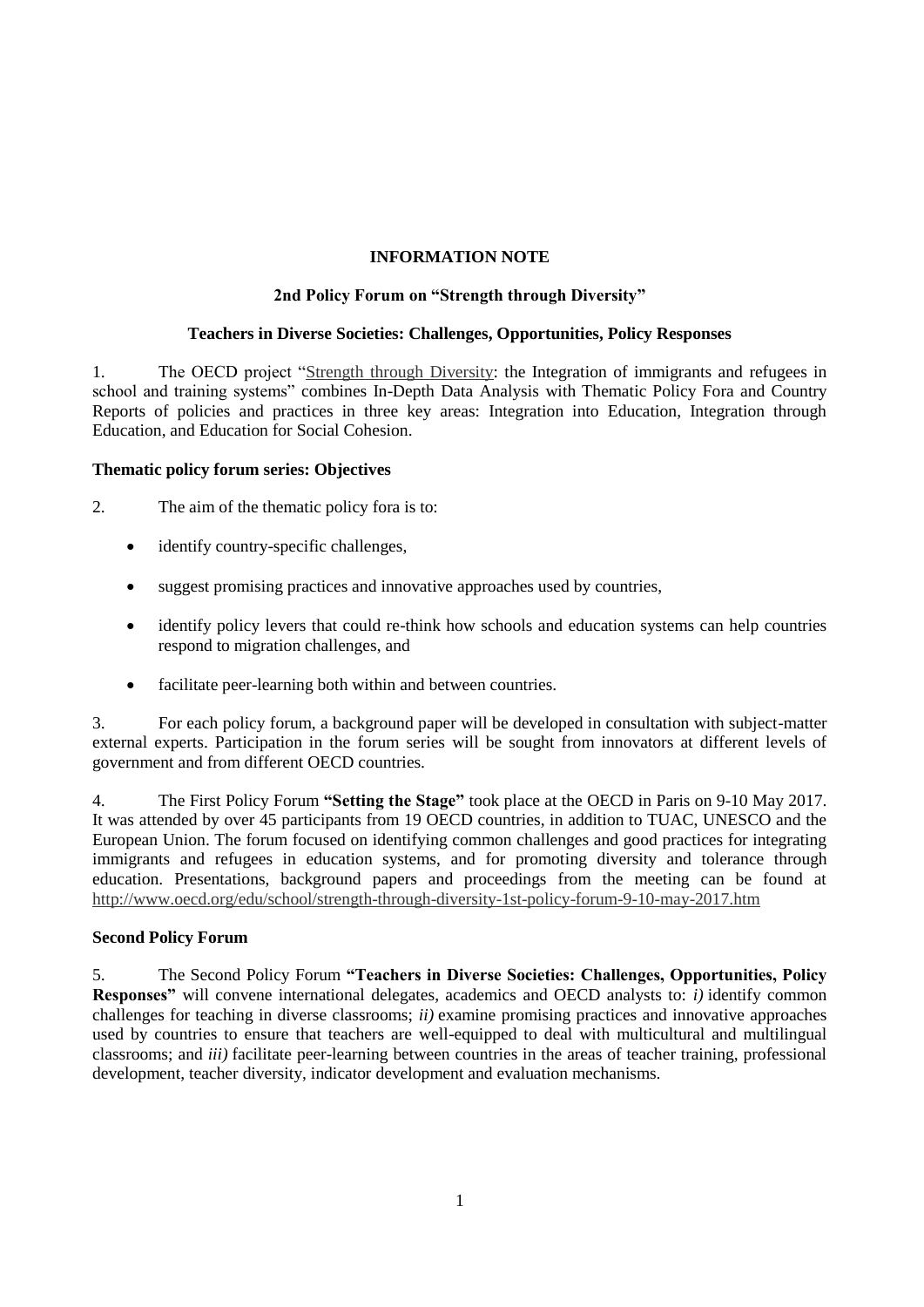#### **Background material for the Second Policy Forum meeting**

6. While the student body has become increasingly diverse in OECD countries, teachers still tend to be a very homogenous group. Diversity is a broad concept but is defined here as ''characteristics that can affect the specific ways in which developmental potential and learning are realised, including cultural, linguistic, ethnic, religious and socio-economic differences" (Burns and Shadoian-Gersing, 2010: 21). Even though the challenges of increased diversity are prevalent in almost all OECD countries, the context is different. In the traditional immigration OECD countries, with long histories of indigenous populations (e.g. Canada, Australia, New Zealand and the United States), classroom diversity mirrors the diversity of the population and new arrivals in the country. In a second group of OECD countries (including Germany, France, the Netherlands, Austria, Sweden and the United Kingdom), classroom diversity is strongly linked to more recent international migration. In a third group of countries (e.g. Ireland, Italy, Portugal and Spain), classroom diversity is rather new because they have been shifting from immigrant-sending to immigrant-receiving countries.

7. Whatever the history and context in each country, social, cultural and linguistic diversity is here to stay (Vertovec, 2007). Responses to the diversity in the education system vary in scope, focus and approach across countries and regions. They are referred to as multiculturalist education, anti-bias and antiracist education, critical multiculturalism and more recently culturally responsive/relevant pedagogies (term used in Canada, United States, Australia and New Zealand) and multicultural or intercultural education (term used in the European Union) (Reid and Major, 2017). Sometimes this term is grouped under the umbrella of inclusive education. Inclusive education can refer to the integration of children with disabilities in some countries, or to the need to adapt schooling to all special needs in other countries (European Agency for Development in Special Needs Education, 2010). The fact that the same term is used to denote different policy challenges in different contexts adds an additional layer of complexity to discussions among academic and policy communities on how best teachers can be prepared to be effective in diverse classrooms and what approaches are needed to effectively navigate diversity in classrooms and society.

8. In recent years, some scholars have suggested that quantitative increases in diversity have led to the emergence of entirely new challenges and have results in qualitative differences connected to 'superdiversity' (Vertovec, 2007). Super-diversity refers to the "dynamic interplay of variables among an increased number of new, small and scattered, multiple-origin, transnationally connected, socioeconomically differentiated and legally stratified immigrants" (Vertovec, 2007: 1024). It surpasses traditional variables such as ethnicity, countries of origin, language and religion to also include immigration statuses and their concomitant entitlements and restrictions of rights, divergent labour market experiences, discrete gender and age profiles, patterns of spatial distribution and mixed local area responses by service providers and residents. This super-diversity entails numerous challenges for prospective and practicing teachers as well as school leaders because education systems often do not take into account the multiplicity of factors which may influence educational attainment and success, and thus many teachers are unprepared to teach and support diverse students (Gogolin, 2011; Little, Leung and van Avermaet, 2014). It also has consequences for policy-makers and practitioners on how to provide incentives to teachers to work in disadvantaged schools and to allocate resources across and within schools, how to design and regulate initial teacher training, how to design professional development activities, how to recruit and retain teachers from a minority/immigrant background as well as how to develop feedback and evaluation mechanisms.

#### *Incentives and resource allocation*

9. The Programme of International Student Assessment (PISA) shows that in high-performing education systems, resources tend to be allocated more equitably between socio-economically advantaged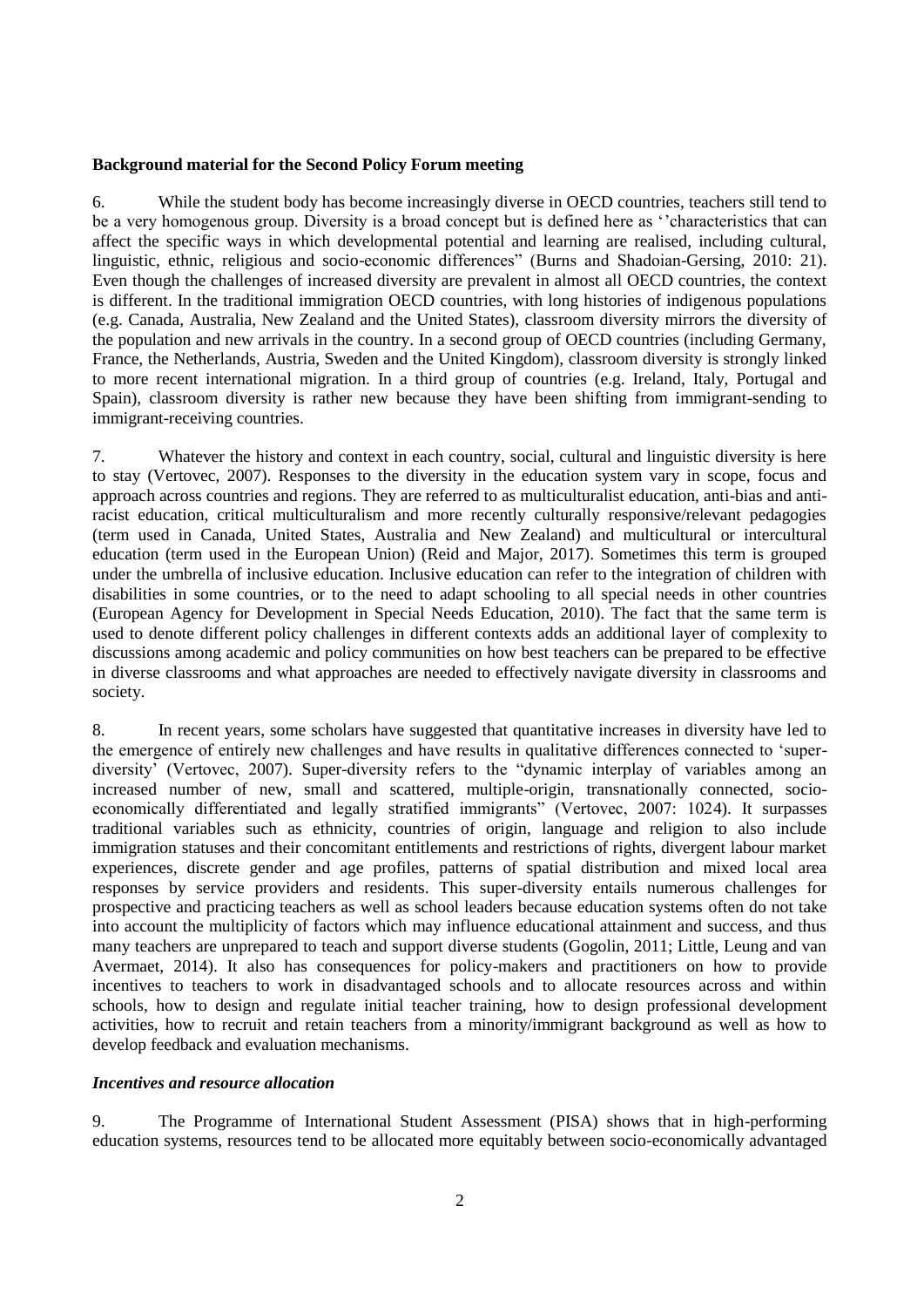and disadvantaged schools (OECD, 2016a). Allocating resources across schools and aligning additional resources with socio-economic circumstances and other needs can play an important role for improving learning outcomes of immigrant students and for redressing inequalities in the system (OECD, 2016a).

10. In many OECD countries, large proportions of immigrant students are clustered in certain, generally disadvantaged, areas. Thus some funding strategies also target more general conditions of disadvantage, such as high unemployment, in addition to student-based criteria. By allocating resources for immigrant education to more local authorities, including school districts or municipalities, the funding can then be used to support initiatives tailored to the local context (OECD, 2015). When funding for immigrant education is distributed directly to schools, it is important that further guidance or professional training is provided on how to use the resources effectively. School staff may not know how to fit new initiatives into their school development plans, or they may use the money on programmes that have not been demonstrated to be effective in improving immigrant students' achievement (Karsten, 2006; OECD, 2015).

11. According to principals' reports, disadvantaged schools in OECD countries have lower studentteacher ratios but have less-experienced and -qualified teachers (OECD, 2016a). Reducing class size can be a costly and often ineffective way to improve student outcomes. However, disadvantaged children have been shown to do better in school when they are in smaller classes in the early years (i.e. kindergarten to third grade) (Hanushek, 2000; Krueger, 2000). But these positive effects are relatively small in comparison to the effects of having high-quality teachers (Rivkin et al., 2000) (OECD, 2015).

12. The quality of teaching is the most important school factor shaping student learning outcomes, regardless of students' socio-economic status and other background factors (OECD, 2005; 2013). Yet, immigrant and disadvantaged students are often the least likely to receive high-quality teaching even though they would benefit the most from it (Field et al., 2007). Research has shown that more qualified and more experienced teachers prefer to work in schools enrolling mostly non-immigrant students (Hanushek et al., 2001; Bénabou et al., 2003; Karsten, 2006; OECD, 2015).

13. Reducing turnover in schools serving disadvantaged and immigrant populations and encouraging high-quality and experienced teachers to work in these schools can build the capacity of schools receiving immigrant children. Some governments provide additional funding to teachers in "challenging" schools in the form of higher salaries or better working conditions. Overall, there is some evidence that higher salaries for teachers in challenging schools may contribute to raising teachers' satisfaction and attracting high-quality teachers to these schools. But such salary increases would need to be substantial to make a difference to teacher turnover rates (Hanushek et al., 1999; 2001; OECD, 2015).

14. Besides higher salaries, other incentives offered to candidates working in high-need schools include smaller classes, less instructional time, additional credit towards future promotion to administrative positions, and the ability to choose the next school where the teacher works (Schleicher, 2014). Other actions to recruit and retain high-quality teachers into disadvantaged schools have included: aligning initial and in-service teacher education with schools' needs, to ensure that teachers have the skills and knowledge they need to work; providing mentoring for novice teachers working in these schools; and designing adequate career incentives (OECD, 2012). Many countries make no link between appraisal of teachers' performance and the rewards and recognition that they receive (OECD, 2010b). Creating similar incentives for school leaders through evaluations and appraisals is also important (OECD, 2008).

## *Initial teacher preparation*

15. Lack of teacher preparation and preparation for non-teaching staff working in schools can also exacerbate disparities in outcomes, especially when immigrant communities are clustered in specific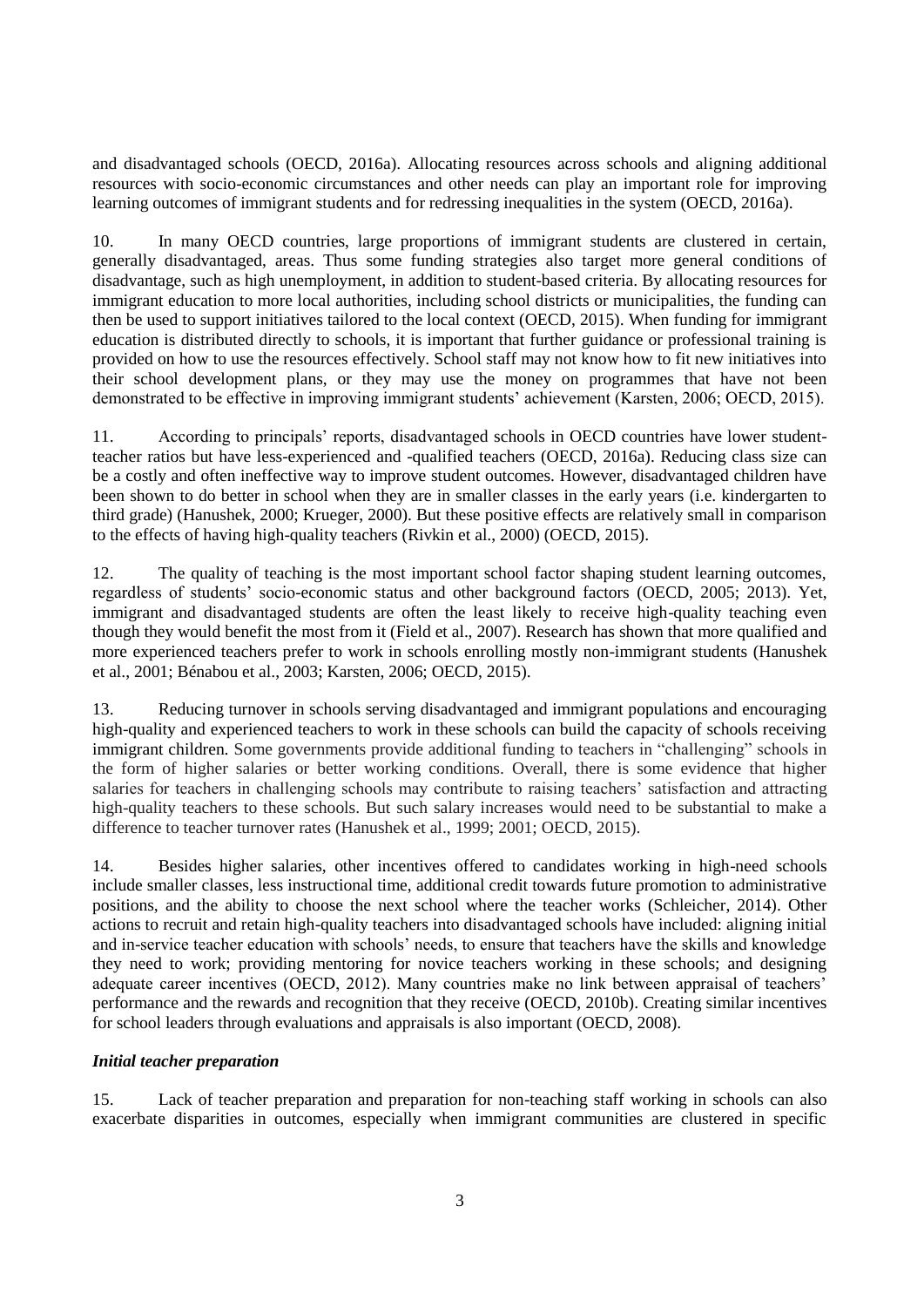regions, cities and schools. Depending on the availability of teachers and their competencies, the opportunities provided to students may differ markedly (OECD, 2015).

16. The successful integration of immigrant children depends on having high-skilled and wellsupported teachers. Therefore, providing special training for teachers to better tailor instructional approaches to diverse student populations and to support second-language learning are important for building capacity of schools receiving immigrant children (OECD, 2015).

17. Teaching students from a wide range of cultural, socio-economic and linguistic backgrounds takes a complex set of skills that many teachers may not have acquired through formal training. A (2007) European Union Peer-learning activity concluded that initial training should raise teachers' intercultural awareness and provide core knowledge and intercultural skills. Most OECD countries have requirements for teacher training institutions to include topics associated with intercultural education in initial teacher training (Eurydice, 2004). However, these institutions are at least partially free to determine their own curricula; generally they are not provided with any clear instructions as to how to offer intercultural training (OECD, 2015).

18. This lack of instructions is further complicated by the fact that pedagogies are often context specific. Nonetheless, Gay (2009: 263) proposes four general pedagogical principles on diversity that seem to transcend context:

- 1. *Beliefs shape behaviour*: Ideas about diversity determine how someone teaches: if diversity is seen as positive, teachers are excited to use it in their teaching
- 2. *Multiple perspectives*: Teaching student teachers about diversity requires the use of different methods and different perspectives
- 3. *Multiple instructional means*: Variate and differentiate content to create more learning moments for different groups in the classroom
- 4. *Crossing cultural borders*: Create a link between what students already know and understand and academic language used: new knowledge is easier to acquire if it builds on existing knowledge. This may vary according to ethnic-cultural background.

19. How can teachers be prepared for teaching a diverse group of students? Initial teacher training is generally characterised by a combination of courses in subject matter, pedagogy and psychology, methodological and didactical preparation, and practice in schools (European Commission/EACEA/Eurydice, 2015). In most programmes, preparation for diversity takes the form of a single module or an elective course, not integrated within the rest of the curricula, which is unlikely to have a lasting impact throughout teachers' careers (European Commission, 2017). These courses make reference to various themes, including second and/or mother language learning, intercultural and multicultural education, religious and cultural diversity, migration, racism, discrimination, attitudes towards diversity or citizenship and human rights education. However, the courses vary in the extent to which they focus on diversity, as well as the resources available for their implementation (European Commission, 2017).

20. Severiens et al. (2014) identify five main areas of expertise necessary for the professional capacity of teachers in diverse classrooms: (1) language diversity, (2) didactics, (3) social psychology and identity development, (4) parental involvement and (5) school-community relationships. Teachers need to know about language development in classes of students whose first language is not the language of instruction. They also need to be competent in using different pedagogical resources to support the learning of all students, by using teaching materials, methods and types of instruction designed for diverse classes.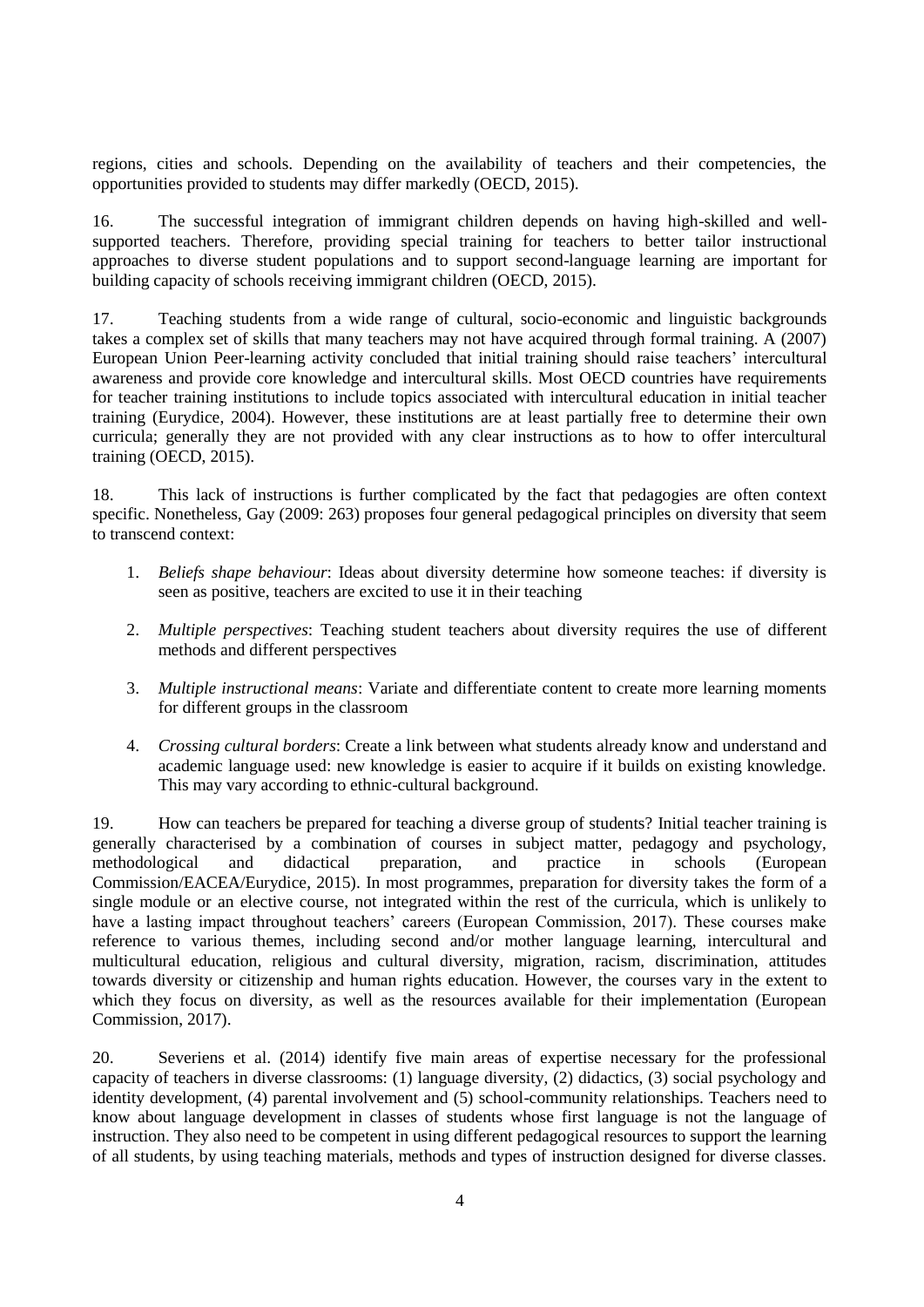Teachers should also be aware of social psychology issues such as stereotyping, teacher expectations and ethnic-identity topics. In addition, they need to engage parents of diverse students as well as cooperate with community organisations on the basis of equality to support school achievement in their schools. However, not all topics receive attention in teacher training curricula (Severiens et al, 2014). Some also caution that teacher training needs to go beyond competences and take into consideration ''pedagogical tact'' (Forghani-Arani, 2014).

21. Based on a Council of Europe (2010) study, teacher competences required for engaging with diversity are three fold (Arnesen, Allan and Simonsen, 2010, in European Commission, 2017: 25-26*)*:

- 1. *Knowledge and understanding*: Preparing student teachers for diversity implies promoting their knowledge and a better understanding of the world and its cultures (Keengwe, 2010).
- 2. *Communication and relationships*: Developing communication competences for diversity emerges from the capacity of teachers to be empathic and reflexive about their own beliefs, cultural and socioeconomic differences (Rychly and Graves, 2007).
- 3. *Management and teaching*: Teachers should also have relevant management and pedagogical skills to respond adequately to diversity through teaching (Elbers, 2010).

22. Most future teachers are required to take part in compulsory practical training of varying length. Research indicates that field experiences are important to effectively prepare students teachers for classrooms diversity (Almarza, 2005; Lenski et al., 2005). However, this depends on in which type of school students gain their first professional experience (European Commission, 2017).

23. There is limited empirical evidence (mostly from the United States, Canada and Australia) on what initiatives are effective in preparing teacher educators for diversity, as well as on the diversity of the teacher educator profession (European Commission, 2017). Available evidence suggests that intercultural competences can be learned in initial teacher training. This can happen by systematically exposing student teachers to diversity-related content and engaging them in self-reflection linked to the new knowledge and experience gained in multicultural settings (European Commission, 2017).

24. Nonetheless, training programmes for intercultural competence are criticised for being limited to conveying culture-specific knowledge (Auernheimer, 2002) and there is little acknowledgement of the complications of intersectionality between race/ethnicity, gender, class, religion, sexual orientation, age and ability within individual lives (Bhopal and Preston, 2012) and translocationality—the defining and redefining of identity across different spatial and cultural locations at different historical moments (Anthias, 2008) (for an overview, see Forghani-Arani, 2014). This limited training leaves teachers insufficiently prepared for diverse classrooms and creates a strong need for teachers' professional development.

#### *Professional development*

25. Throughout teachers' careers, the competences acquired for teaching diverse classrooms during initial teacher training needs to be regularly updated to respond to the changing needs of the education process – this can happen in the form of professional development (European Commission, 2015; Scheerens, 2010).

26. Evidence shows that professional development for teachers can be successful in changing the way teachers learn, work and feel about their job (Desimone et al., 2002; OECD, 2016b), but less so in improving student learning (Hattie, 2009). The type and quality of professional development activities matter. Such activities for teachers can have a greater impact when school principals encourage teachers to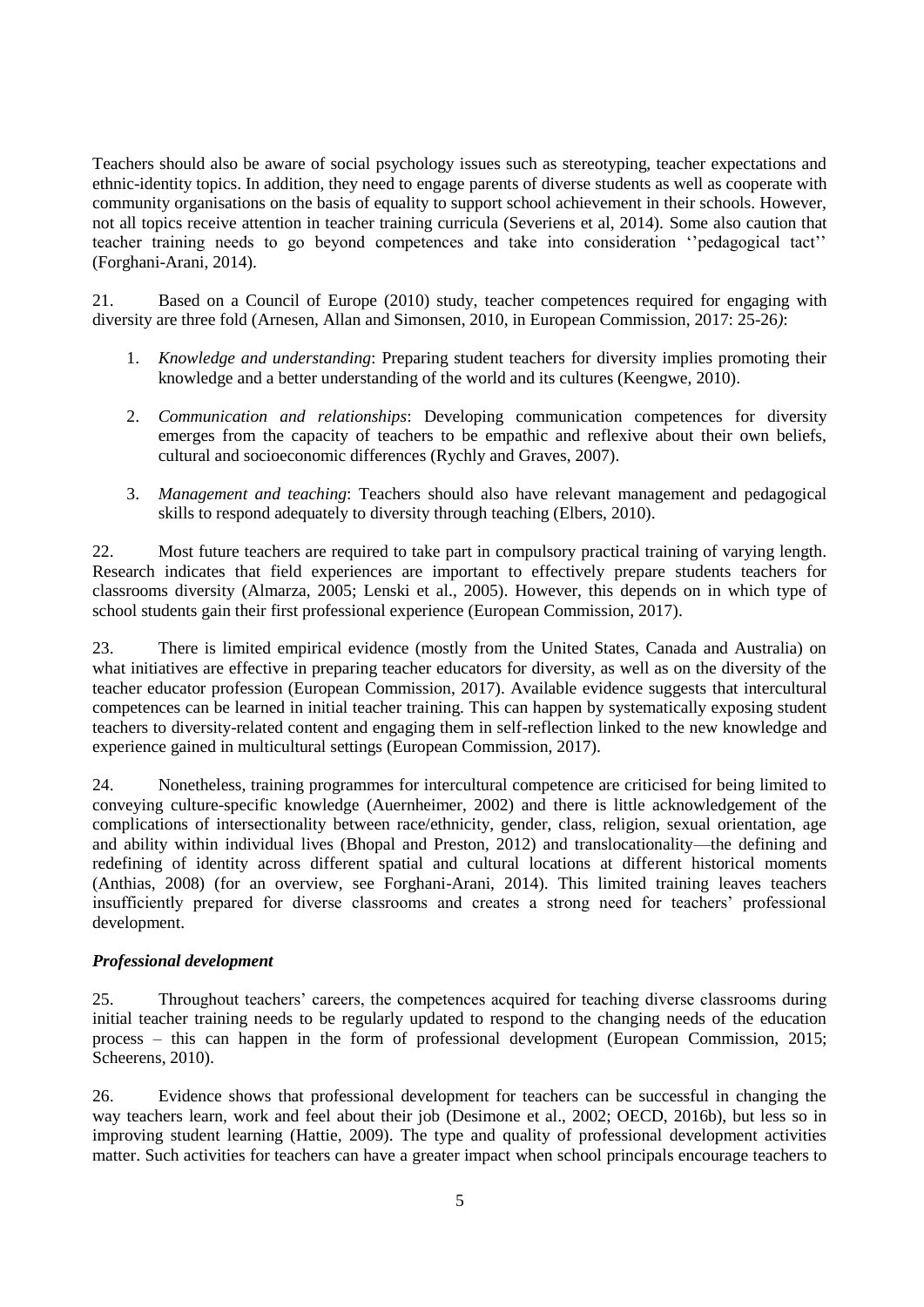participate, when education authorities initiate or fund the programmes and involve external experts, and when the training is practical rather than theoretical (Timperley, 2008; OECD, 2016a).

27. Considering diverse classrooms, professional development is important to build an understanding of the changing diversity with schools and effective strategies for teaching in these contexts. The OECD Teaching and Learning International Study (TALIS) 2013 indicates that larger proportions of teachers on average report having undertaken professional development that focused on their knowledge and understanding of their subject field (73%) and on their pedagogical competencies in teaching their subject field (68%). In contrast, fewer teachers report having taken part in professional development that focused on approaches to teaching in a multicultural setting (16% on average) (OECD, 2014).

28. Among those who participated in professional development in a multicultural/multilingual setting, around 13% indicated that the professional development had a large or moderate impact on their teaching. This self-reported measure of effectiveness is important because teachers' perception of the effectiveness of certain professional development activities may affect their future participation in such activities. However, activities need to be designed more effectively to have a greater impact on teaching in multicultural classrooms.

29. The professional development that teachers report receiving in TALIS does not always meet their needs. Teachers were asked to rate their development needs for various aspects of their work, and many teachers report needs in specific areas. While 22% of teachers reported they needed more professional development for teaching special needs, 13% of teachers needed professional development for teaching in a multicultural or multilingual setting (OECD, 2014).

30. Teaching in a multicultural or multilingual setting is a significant concern for Latin American countries and Italy, where more teachers consider this an important need for professional development (46% of Brazilian teachers, 24% of Chilean teachers, 27% of Italian teachers and 33% of Mexican teachers). On average for countries participating in both TALIS studies, the need for skills in teaching in a multicultural setting is about the same in terms of importance for lower secondary teachers in 2008 and 2013. Nonetheless, in Brazil, Korea and Mexico, this specific need is more important in 2013 than it was in 2008 by more than eight percentage points (OECD, 2014).

31. Knight and Wiseman (2005) indicate that there is little research on the relation between the content of professional development and outcomes for teachers of diverse populations. Intensive study of the conditions and approaches for the development of effective teachers is considerably less developed in this area than studies of student outcomes in relation to interventions. Therefore, there is limited evidence so far on what professional development programmes really work for more effective teaching in diverse classrooms.

## *Teacher diversity*

32. Key drivers of teacher quality are teachers' skills levels, their ability to adapt their instruction to the specific needs of individual students, and their ability to motivate them. Policy discussions on teacher recruitment are emerging on the extent to which a teaching workforce which reflects the demographic composition of the student body could better motivate and support hard-to-reach students, such as minorities and students with a migrant background (Dilworth and Coleman, 2014; European Commission, 2016; OECD, 2010b). In recent years in many countries international migration flows have led to large increases in the number of foreign-born students and the number of students whose native language is different from the language of instruction (European Commission, 2016; OECD, 2010a). However, the teaching workforce has remained relatively homogenous in most countries. For example, across OECD countries, teachers tend to be female, middle class, and from the majority population (OECD, 2010b;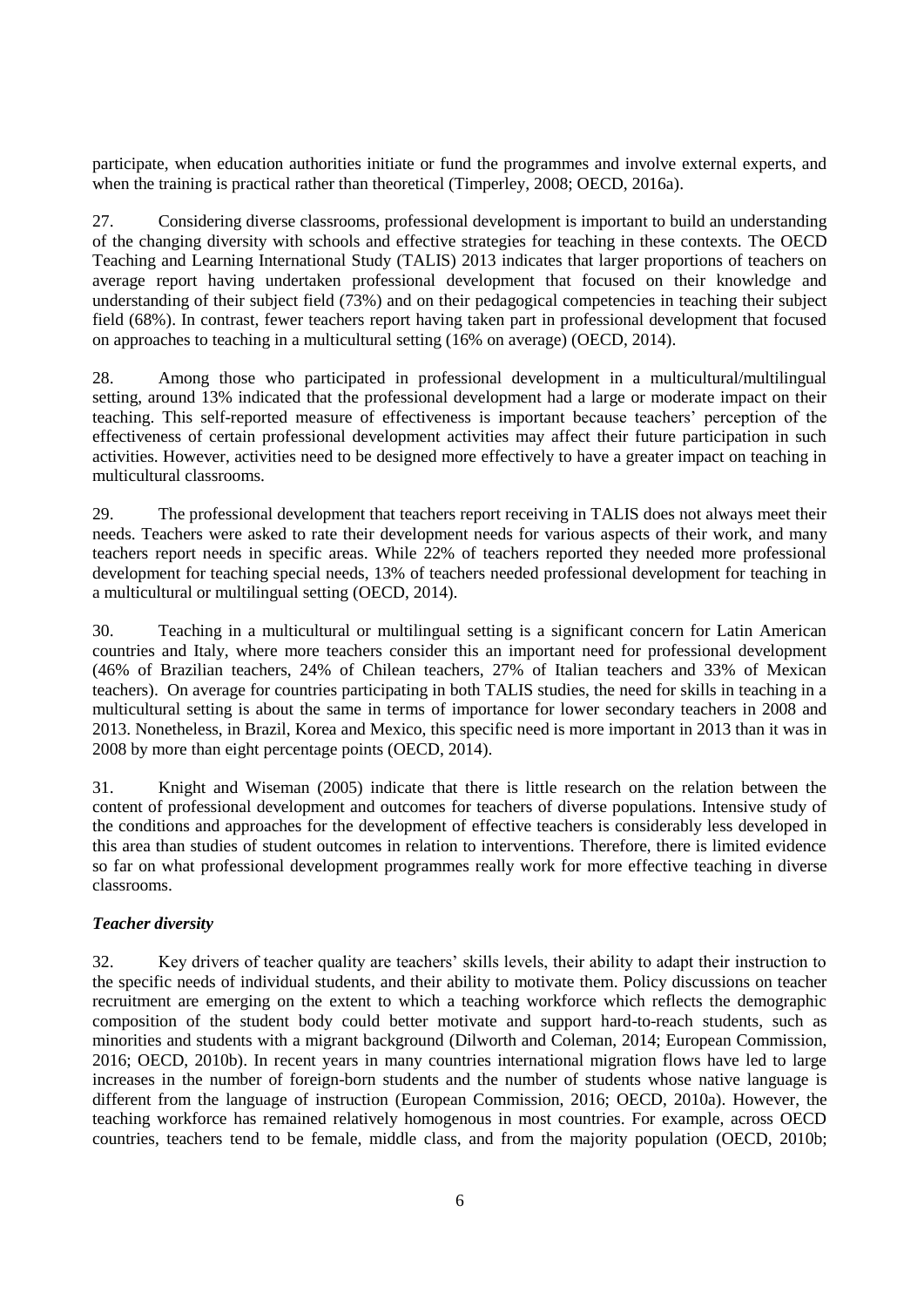2016c). In the United States, as many as 82% of teachers reported their race as "white, non-Hispanic" in 2011-12, a figure virtually unchanged from the 85% reported in 1999/2000 (National Center for Education Statistics, 2016). This percentage can be compared to student background: in 2011-12, 51.7% of the student population enrolled in elementary and secondary schools declared themselves to be White, non-Hispanic, a clear drop from 61.2% in 1999/2000 (National Center for Education Statistics, 2016).

33. To reverse a growing disparity between an increasingly diverse student population and a largely homogenous teacher workforce, countries have also adopted initiatives to hire more teachers from ethnic or immigrant backgrounds (European Commission, 2016). Such initiatives are often based on the belief that teachers of minority or immigrant background may serve as role models for students, enhancing the selfconfidence and motivation of minority or immigrant students, eventually leading to improved education outcomes (Clewell and Villegas, 1998; Carrington and Skelton, 2003; Howard, 2010; OECD, 2015).

34. Increasing the share of minority and immigrant teachers may also have a positive influence on immigrant students' learning experiences and sense of belonging, for instance, through improvements in academic achievement, teachers' perceptions and lower discrimination against ethnic minority students (e.g. OECD, 2010b; Howard, 2010, Nieto, 1999; Miller and Endo, 2005; Chaika, 2005; Kane and Orsini, 2003; European Commission, 2016; Lindahl, 2007; Pitts, 2007). However, the evidence of such positive effect is limited and in fact, an increase in the number of minority and immigrant teachers may reduce the language development of immigrant students, increase stigmatisation experienced by minority and migrant students, lead to a feeling of exclusion of other students and struggles to understand minority teachers' accents, which could all have a negative impact on immigrant student academic outcomes and well-being (Howard, 2010; Gordon, 2000).

35. While many countries have initiatives to increase the share of the teacher workforce with a minority or immigrant background, barriers to recruiting this workforce take place at each stage of the teaching path, from accessing and completing initial teacher education to entering and remaining within the teaching profession. They are particularly pronounced for candidates from a minority or immigrant background seeking to enter the teaching profession (European Commission, 2016). Additionally, some countries do not permit new immigrants to work as teachers because of regulations on public service occupations (Sirin and Rogers-Sirin, 2015). Even though most initiatives to increase teacher diversity in schools set targets and/or indicators to monitor and measure the success of programmes, very few of them have been formally evaluated.

## *Evaluation, assessment and feedback*

36. Evidence is often missing not only on which programmes are effective for hiring teachers with a minority or immigrant background, but also on which initiatives work for training and preparing teachers for diverse classrooms, incentivising teachers to work in disadvantaged schools and allocating resources equitably across and within schools.

37. There is widespread recognition that evaluation and assessment frameworks are key to building stronger and fairer school systems. Countries emphasise the importance of seeing evaluation and assessment as vital tools for achieving improved student outcomes. The teacher is the central agent in securing links between the evaluation and assessment framework, and the classroom (OECD, 2013).

38. Most (European) countries lack systematic and consistent monitoring of policy results and impacts; this is also linked with the high regional disparity of provisions. In addition, the majority of quality assurance mechanisms do not take diversity-related aspects into account when evaluating initial teacher training programmes and curricula. Furthermore, existing quality assurance systems are rarely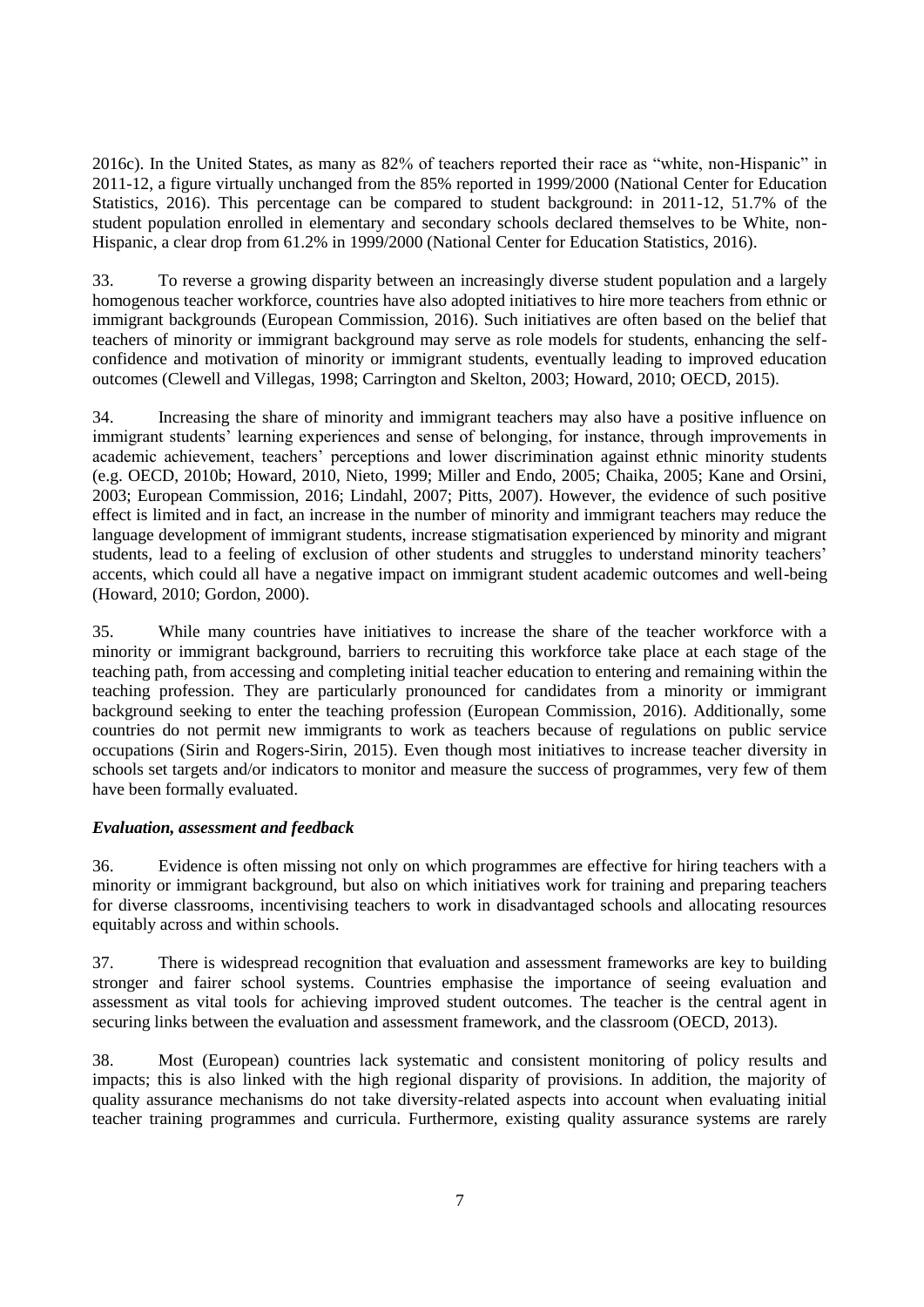linked to the competences and learning outcomes to be acquired by student teachers (European Commission, 2017).

39. What types of practices are effective for teaching students with diverse backgrounds is also unclear. One reason is that school evaluations often do not focus on diversity issues in schools where teachers report they need to improve their skills for teaching multicultural classrooms. Diversity issues are either being ignored or not given the importance in the evaluative framework that teachers report is needed to improve their teaching. This is a missed opportunity because school evaluations play an important role in emphasising issues in schools and providing assistance and incentives to teachers (Jensen, 2010).

40. Nearly nine in ten teachers, on average across TALIS countries, report that student performance, teachers' pedagogical competency in their subject field, and student behaviour and classroom management are strongly emphasised in the feedback they receive in their school. Nonetheless, only 44% of teachers received feedback that emphasised teaching in a multicultural or multilingual setting with moderate or high importance.

41. However, this masks vast differences across countries. For instance, in Brazil, Italy, Malaysia, Cyprus<sup>1</sup> and Serbia, over 60% of teachers obtained feedback that emphasised teaching in a multicultural/multilingual setting with moderate or high importance. In contrast, in Poland only around 18% of teachers received feedback on teaching in a multicultural/multilingual setting.

42. Having a stronger evaluation, feedback and appraisal in the education system would allow better identifying strengths and weaknesses in the teaching practice. Aligning teacher appraisal and feedback and school evaluations with each other, and with central objectives, policies, programmes to improve school and teacher development, and regulations should be a priority (Jensen, 2010).

43. This is easier said than done. It is challenging to evaluate intercultural education or culturally responsive teaching because there is no agreement on what practices and approaches constitute such teaching. Therefore, developing first a conceptual model of multicultural education is important. For instance, Bennett et al. (1990) outlined four important dimensions: understanding, attitude, and skill. Knowledge is having a consciousness of the history, culture, and values of major ethnic groups, as well as acquiring and articulating a theory of cultural pluralism. Understanding includes having cross-cultural interactions and immersion experiences in which to apply cultural theory. Attitude involves an awareness and reduction of one's own prejudices and misconceptions about race. Skill includes planning and implementation of effective multicultural teaching practices. Multicultural teacher education will be successful only to the extent that it develops courses and field experiences to address each of these four dimensions on a continuing basis. Any measurement of multicultural attitudes must also include these dimensions (Bennett et al. 1990).

44. In this regard, the Multicultural Teacher Efficacy Scale (Guyton and Wesche, 2005) and the Multicultural Dispositions Index (Thompson, 2007) seek to assess culturally responsive teaching though they have been mostly developed for the United States audience. Nevertheless, one scale cannot capture the complexity of the field and thus cannot be used as a single measure of multicultural efficacy. Therefore, it is important to use triangulation of methods including qualitative ones such as interviews and observations to add richness and depth to information acquired through a scale. Another drawback is that

 $\overline{a}$ 

 $<sup>1</sup>$  The information in this document with reference to "Cyprus" relates to the southern part of the Island. There is no</sup> single authority representing both Turkish and Greek Cypriot people on the Island. Turkey recognizes the Turkish Republic of Northern Cyprus (TRNC). Until a lasting and equitable solution is found within the context of the United Nations, Turkey shall preserve its position concerning the "Cyprus" issue."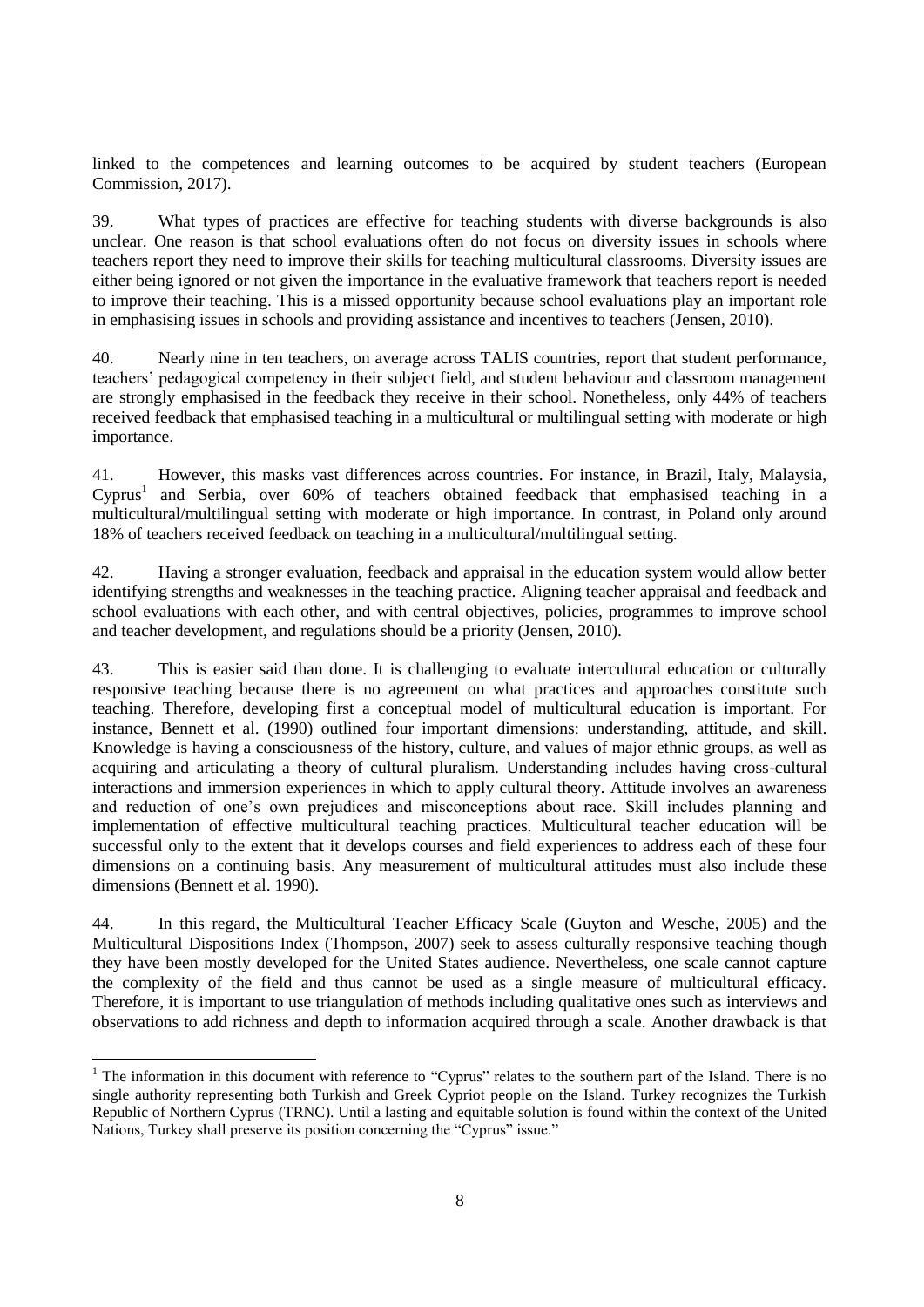many of the scales are context-specific and measure different dimensions of culturally responsive teaching, which makes international comparisons difficult. Developing an internationally compatible scale would be an important endeavour in the future.

45. Data limitations and limited evidence on the effectiveness of programmes is also an issue for teacher diversity. For example, data on the diversity of the teaching workforce in terms of migrant/minority background is overall limited across (European) countries, mostly due to data protection concerns. Where data does exist, it is often not directly comparable due to major differences in the indicators used to define a migrant/minority background (e.g. place of (parents') birth, citizenship, first language), as well as the absence of any comparative data source (European Commission, 2016). In addition, evidence on the positive effect between teachers with a minority or immigrant background and academic and non-academic outcomes of immigrant students is tenuous (OECD, 2015). This is linked with the fact that very few programmes have been formally evaluated.

46. Overall, it is important to build relevant indicators and a strong evidence base, allowing for international comparisons, as well as to develop strong evaluation mechanisms and incentives for school leaders and teachers to give more prominence to and feedback on teaching in multicultural and multilingual classrooms.

## **Organisation of the Second Policy Forum Meeting**

47. In *Session 1*, participants will explore how **resource allocation** and other **organisational incentives** can help teachers support diverse student populations. How can education systems incentivise teachers to work in disadvantaged schools? What incentives can be provided to municipalities and schools to offer mentoring and support especially for teacher novices to teach in diverse classrooms? How can resources be allocated more equitably to schools with the most need?

48. Country representatives will be invited to share their main approaches for providing incentives and allocating resources for teaching diverse classrooms, and to share evidence on equitable resource allocation and effective incentive structures. More specifically, one or two country representatives will make a brief presentation on the main policies and initiatives adopted in their respective countries followed by a Q&A session and small group discussions on evidence and policy practices across countries. The session will offer an opportunity for participants to share insights and learn from one another about what policies work for incentivising teachers to work in disadvantaged schools and for allocating resources equitably across and within schools.

49. In *Session 2*, participants will discuss what competencies teachers need for diverse classrooms and which skills need to receive more attending during **initial teacher training**. How can teacher training programmes ensure that schools are able to deal with multicultural and multilingual classrooms? Where and how have aspects of intercultural education, diversity and language learning become mandatory parts of teacher training curricula? How can prospective teachers be prepared for language-sensitive teaching? What are important centres of expertise or teacher training institutions that train teachers in intercultural education, culturally sensitive teaching and second language learning?

50. Country representatives will be invited to share their experiences with developing and implementing policies for training prospective teachers for diverse classrooms and to share evidence on effective teaching practices and training programmes. More specifically, one or two country representatives will make brief presentations on the main programmes for teacher training and the most common teaching approaches in their respective countries followed by a Q&A session and small group discussions on evidence and policy practices. The session will offer a valuable opportunity for participants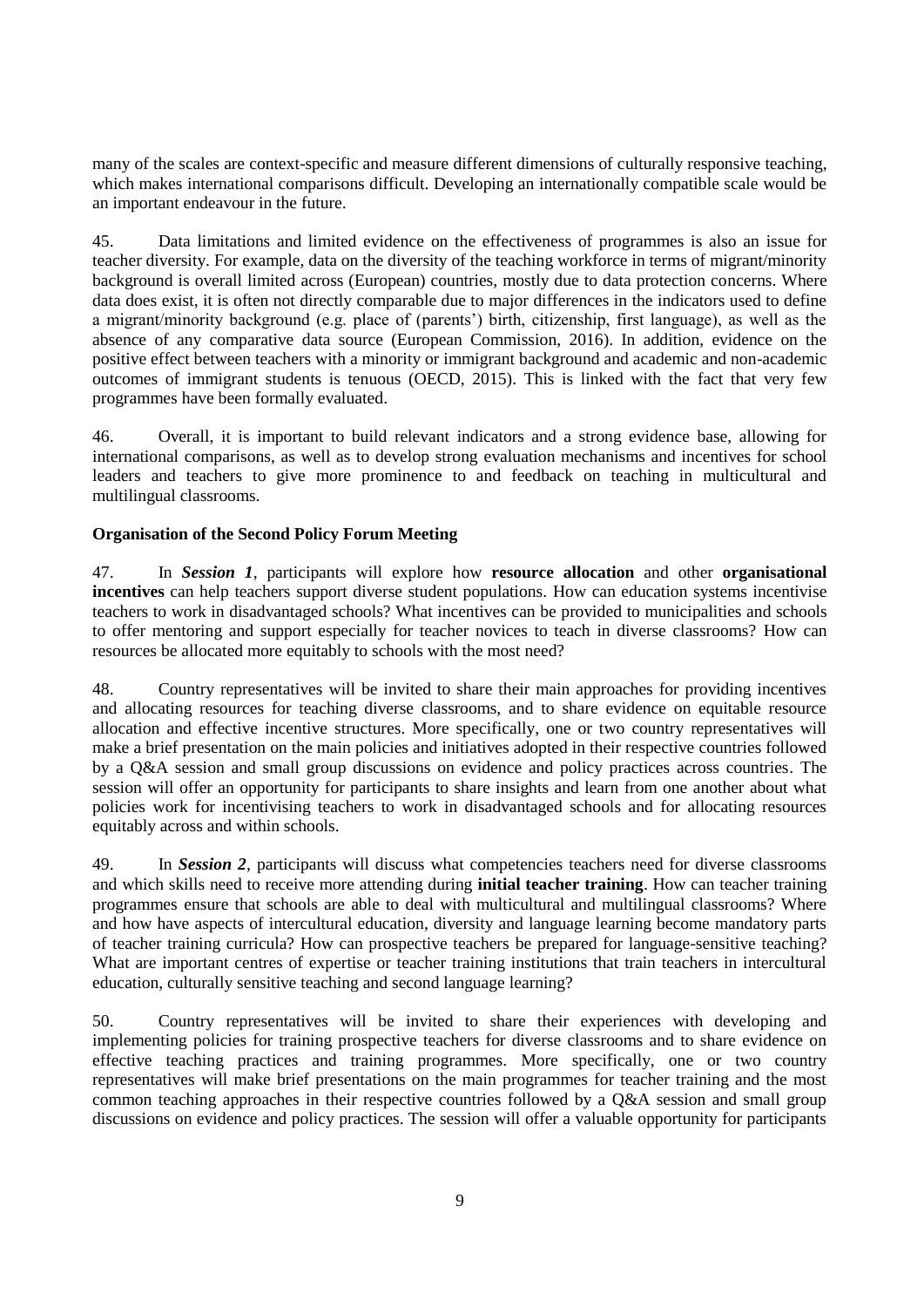to share insights and learn from one another about what competences are needed to develop effective teaching and what programmes work for training teachers for diverse classrooms.

51. In *Session 3*, participants will examine the topic of teacher **professional development**. What evidence exists on the need and effectiveness of professional development programmes? What types of policy practices can be effective for developing the professional competence and efficacy of teachers?

52. Country representatives will be invited to share their experiences with designing and providing professional development for teaching in multilingual and multicultural classrooms, and to share evidence on effective professional development programmes. More specifically, one or two country representatives will make brief presentations on the main programmes and approaches adopted in their respective countries followed by a Q&A session and small group discussions on evidence and policy practices. The session will offer an opportunity for participants to share insights and learn from one another about what policies work to effectively develop teachers' knowledge and competencies in diverse classrooms.

53. *Session 4* will explore the theme of *teacher* **diversity**. While the student body has become increasingly diverse in OECD countries, teachers still tend to be a very homogeneous group. Do minority and disadvantaged students benefit from having teachers who come from similar backgrounds? If so, are there differences across countries in the representation of minority and socio-economically disadvantaged individuals in the teaching profession? What policies can promote greater teacher diversity and how can they become effective?

54. Country representatives will be invited to share their experiences with recruiting and retaining teachers with migrant or minority backgrounds, and to share evidence on the effectiveness of teachers with diverse backgrounds for academic and non-academic outcomes of immigrant students. More specifically, one or two country representatives will make brief presentations on the main policies adopted in their respective countries followed by a Q&A session and small group discussions on evidence and policy practices. The session will offer an opportunity for participants to share insights and learn from one another about what policies work for promoting more diverse teaching workforces.

55. In *Session 5*, participants will discuss the topic of **indicator development** and **evaluation mechanisms** for teaching for diversity. In particularly, they will explore what indicators are available or would need to be developed to measure the effectiveness of teacher preparation, professional development and teacher diversity. Participants will discuss what type of evaluation mechanisms are needed to assess success in teaching diverse classrooms. What data would be needed to evaluate the effectiveness and costeffectiveness of different programmes?

56. Country representatives will be invited to share their experiences with developing indicators and evaluation mechanisms for teaching in diverse classrooms. More specifically, one or two country representatives will make brief presentations on the main data sources and evaluation mechanisms available in their respective countries followed by a Q&A session and small group discussions on evidence and policy practices. The session will offer a valuable opportunity for participants to share insights and learn from one another about what indicators are needed and what evaluation mechanisms can be effective for teaching for diversity.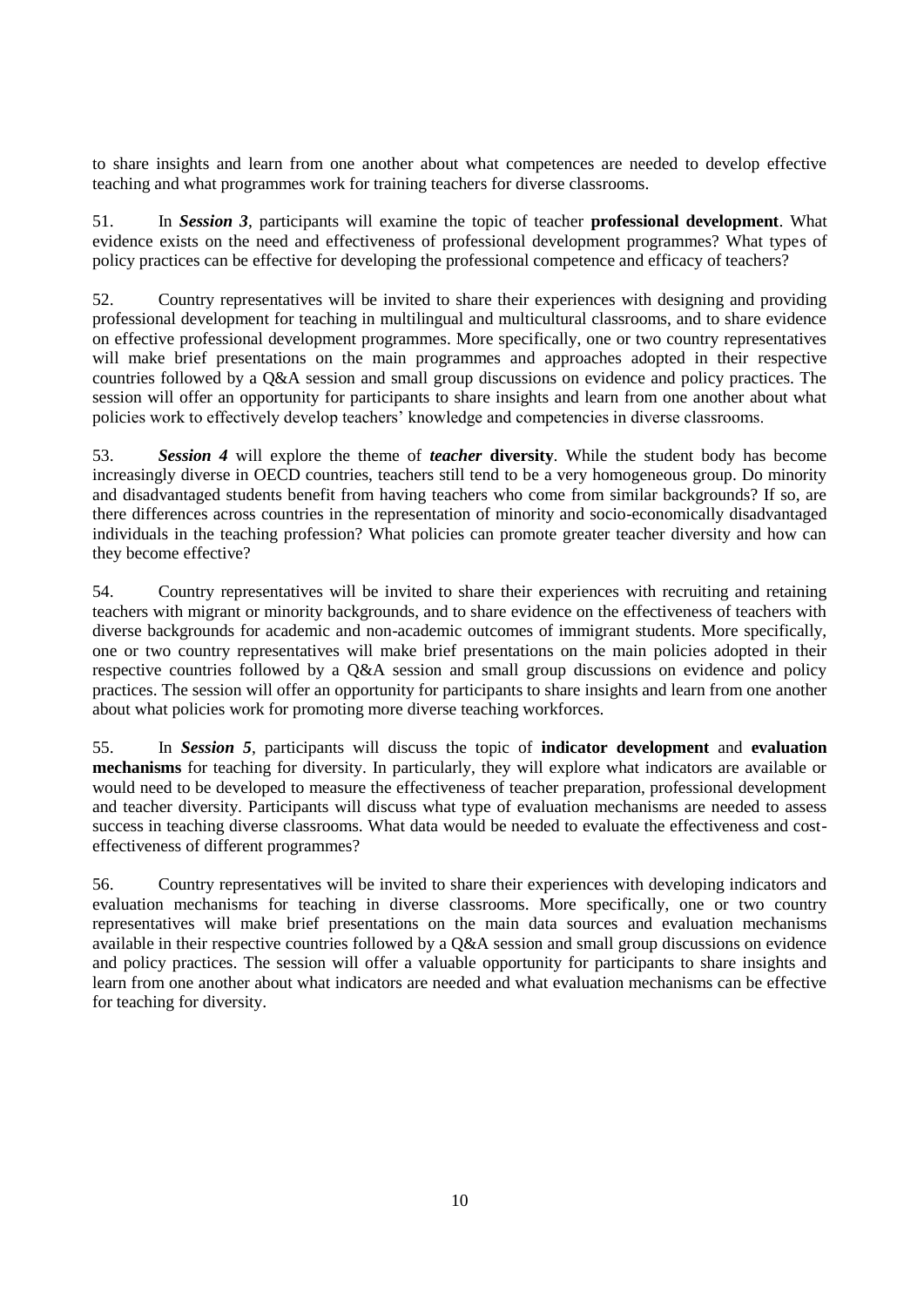#### **References**

- Anthias, F. (2008). Thinking through the lens of translocational positionality: an intersectionality frame for understanding identity and belonging. *Translocations: Migration and Social Change* 4(1): 5-20.
- Arnesen, A.-L., Allan, J. and Simonsen, E. (eds.) (2010), 'Policies and Practices for teaching socio-cultural diversity. Concepts, principles and challenges in teacher education'. Strasbourg, Council of Europe Publishing.
- Auernheimer, G. (2002). Interkulturelle Kompetenz / ein neues Element pädagogischer Professionalität? In: Auernheimer, G. (ed.), *Interkulturelle Kompetenz und pädagogische Professionlität*. Opladen: Leske-Budrich Verlag, pp.183-205.
- Bénabou, R., F. Kramarz and C. Prost (2005), "Zones d'éducation prioritaire : Quels moyens pour quels résultats? Une évaluation sur la période 1982-1992", *Économie et Statistique,* No. 380, INSEE, Paris.
- Bennett, C., Niggle, T., and Stage, F. (1990). Preservice multicultural teacher education: Predictors of student readiness. *Teaching and Teacher Education, 6:* 243–254.
- Bhopal, K. and Preston, J. (eds) (2012), *Intersectionality and race in education*. New York: Routledge.
- Burns, T. and Shadoian-Gersing, V. (2010), "The importance of effective teacher education for diversity", in OECD, *Educating Teachers for Diversity: Meeting the Challenge*, OECD Publishing, pp. 19-40.
- Carrington, B. and C. Skelton (2003), "Re-thinking 'role models': Equal opportunities in teacher recruitment in England and Wales", *Journal of Education Policy*, 18(3).
- Chaika, G. (2005), 'Recruiting and retaining minority teachers: programmes that work'. Available at: [http://www.educationworld.com/a\\_admin/admin/admin213.shml](http://www.educationworld.com/a_admin/admin/admin213.shml)
- Clewell, B.C. and A.M. Villegas (1998), "Introduction", *Education and Urban Society*, 31(1): 3-17.
- Cochran-Smith, M. et al. (2015), 'Critiquing Teacher Preparation Research: An Overview of the Field, Part II', *Journal of Teacher Education*, Vol. 66, No. 2, pp. 109-121.
- Desimone, L.M. et al. (2002), "Effects of professional development on teachers' instruction: Results from a three year longitudinal study", *Educational Evaluation and Policy Analysis*, Vol. 24/2, pp. 81-112.
- Dilworth, M. E., and Coleman, M. J. (2014). *Time for change: Diversity in teaching revisited*. Washington, DC: National Education Association.
- Elbers, E. (2010), 'Learning and social interaction in culturally diverse classrooms'. *International Handbook of Psychology in Education*, pp. 277–318.
- European Agency for Development in Special Needs Education (2010), 'Teacher Education for Inclusion International Literature Review', Odense, Denmark: European Agency for Development in Special Needs.
- European Commission (2015), 'Shaping career-long perspectives on teaching. A guide on policies to improve Initial Teacher Education'*.* ET2020 Working Group on Schools Policy (2014-15), DG Education and Culture. Luxembourg: Publications Office of the European Union.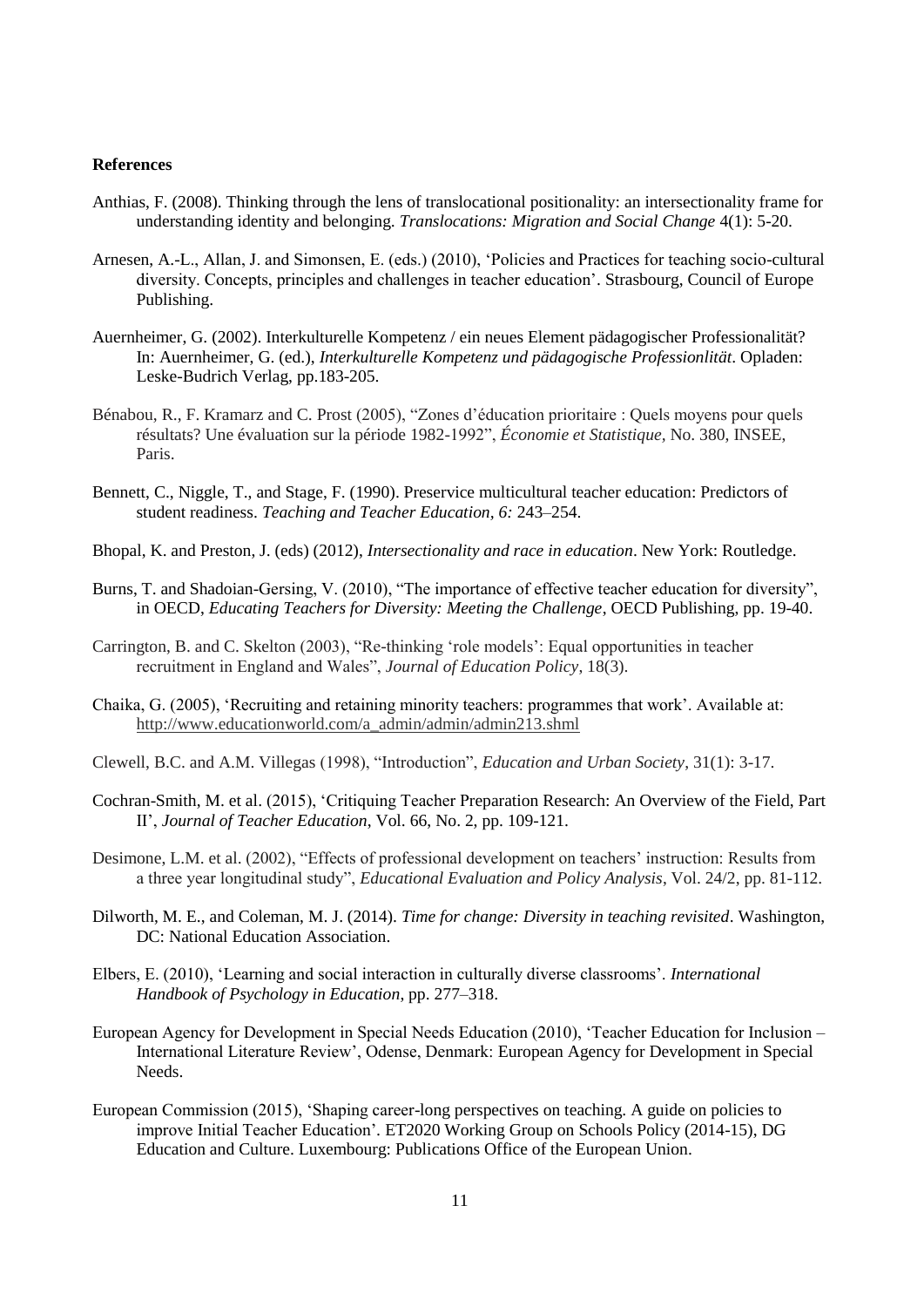- European Commission (2016), *Study on the diversity within the teaching profession with particular focus on migrant and/or minority background*, Luxembourg: Publications Office of the European Union.
- European Commission (2017), Preparing teachers for diversity: the role of initial teacher education', Luxembourg: Publications Office of the European Union.
- European Commission/EACEA/Eurydice (2015), *The Teaching Profession in Europe: Practices, Perceptions, and Policies*. Eurydice Report. Luxembourg: Publications Office of the European Union.
- European Union (2007), "Report of the Peer Learning Activity, Oslo May. How can teacher education and training policies prepare teachers to teach effectively in culturally diverse settings?" Oslo, May 2007. Directorate-General for Education and Culture, Lifelong Learning: Education and Training Policies, School Education and Higher Education.
- Eurydice (2004), *Integrating Immigrant Children into Schools in Europe*, European Commission, Brussels.
- Field, S., M. Kuczera and B. Pont (2007), *No More Failures: Ten Steps to Equity in Education*, Education and Training Policy, OECD Publishing, Paris, [http://dx.doi.org/10.1787/9789264032606-en.](http://dx.doi.org/10.1787/9789264032606-en)
- Forghani-Arani, N. (2014), 'Moving Teachers' Experience from the Edge to the Centre', in P. Bamber and A. Bullivant (eds), *2014 Conference Proceedings Moving from the Edge to the Centre: the role of Education for Sustainable Development/Global Citizenship in a Meaningful Curriculum*.
- Gay, G. (2010), "Classroom practices for teaching diversity: an example from Washington States", in Burns, T. and Shadoina-Gersing, V. (eds), *Educating Teachers for Diversity: Meeting the Challenge*, OECD Publishing, pp. 257-280.
- Gogolin, I. (2011) "The challenge of super diversity for education in Europe, *Education Inquiry*, 2(2), 239- 249.
- Gordon, J. (2000), "The colour of teaching revisited", *Multicultural Perspectives* 4(2): 3-7.
- Guyton, E. and Wesche, M. (2005), "The Multicultural Efficacy Scale: Development, Item Selection, and Reliability", *Multicultural Perspectives*, 7:4, 21-29.
- Hanushek, E.A. (2000) "Evidence, politics, and the class size debate", The Class Size Policy Debate, *Working Paper*, No. 121, Economic Policy Institute, Washington DC.
- Hanushek, E.A., J.F. Kain and S.G. Rivkin (1999), "Do higher salaries buy better teachers?", *Working Paper*, No. 7082, National Bureau of Economic Research, Cambridge, MA.
- Hanushek, E.A., J.F. Kain and S.G. Rivkin (2001), "Why public schools loose teachers", *NBER Working Paper Series*, No. 8599.
- Hattie, J.A.C. (2009), *Visible Learning: A Synthesis of 800+ Meta-analyses on Achievement*, Routledge, Abingdon.
- Howard, J. (2010), 'The value of ethnic diversity in the teaching profession: a New Zealand case study', *International Journal of Education* 2(1): 1-22.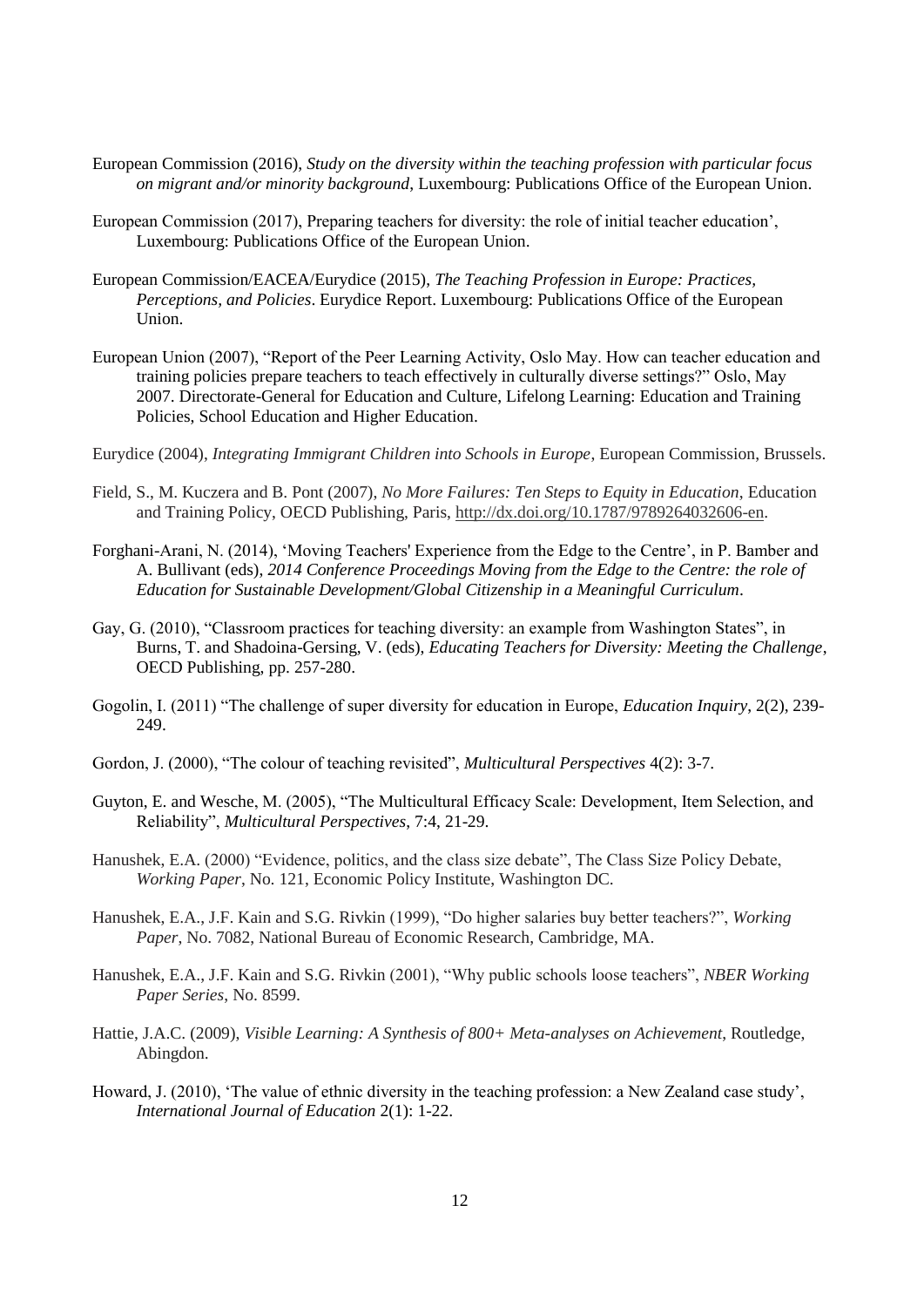- Jensen, B. (2010), "The OECD Teaching and Learning International Survey (TALIS) and teacher education for diversity', in Burns, T. and Shadoina-Gersing, V. (eds), *Educating Teachers for Diversity: Meeting the Challenge*, Paris: OECD, pp. 63-90.
- Kane, P. and Orsini, Al. (eds) (2003), *The Colours of Excellence: Hiring and Keeping Teachers of Colour in Independent Schools,* New York: Teachers College Press.
- Karsten, S. (2006), "Policies for disadvantaged children under scrutiny: The Dutch policy compared with policies in France, England, Flanders and the USA", *Comparative Education*, Vol. 42/2.
- Keengwe, J. (2010), 'Fostering cross cultural competence in preservice teachers through multicultural education experiences'. *Early Childhood Education Journal*, Vol. 38, No. 3, pp. 197-204.
- Knight, S. and Wiseman, D. (2005), 'Professional Development for Teachers of Diverse Students: A Summary of the Research', *Journal of Education for Students Placed at Risk* (JESPAR), 10:4, 387- 405.
- Krueger, A.B. (2000), "Understanding the magnitude and effect of class size on student achievement", The Class Size Policy Debate, *Working Paper*, No. 121, Economic Policy Institute, Washington, DC.
- Lindahl, E. (2007). Gender and ethnic interactions among teachers and students: evidence from Sweden (No. 2007: 25), Working Paper, IFAU-Institute for Labour Market Policy Evaluation.
- Little, D., Leung, C. and van Avermaet, P. (eds) (2014), *Diversity in Education: Languages, Policies, Pedagogies*, Bristol: Multilingual Matters.
- Miller, C. and Endo, H. (2005): 'Journey to becoming a teacher: the experiences of a student of colour', *Multicultural Education* 13(1): 2-9.
- National Center for Education Statistics (2016). *Digest of Education Statistics 2015*. Retrieved from <https://nces.ed.gov/pubs2016/2016014.pdf>
- Nieto, S. (1999), 'What does it mean to affirm diversity?', *School Administrator* 56(5): 32-34.
- OECD (2005), *Teachers Matter: Attracting, Developing and Retaining Effective Teachers*, Education and Training Policy, OECD Publishing, Paris.
- OECD (2008), *Measuring Improvements in Learning Outcomes: Best Practices to Assess the Value-Added of Schools*, OECD Publishing.
- OECD (2010a). *Closing the gap for immigrant students: policies, practice and performance*. Paris: OECD Publishing.
- OECD (2010b), *Educating Teachers for Diversity: Meeting the Challenge*, OECD Publishing, Paris. <http://dx.doi.org/10.1787/9789264079731-en>
- OECD (2012), *Equity and Quality in Education: Supporting Disadvantaged Students and Schools*, OECD Publishing.
- OECD (2013), *Synergies for Better Learning: An International Perspective on Evaluation and Assessment*, OECD Reviews of Evaluation and Assessment in Education, Paris: OECD.